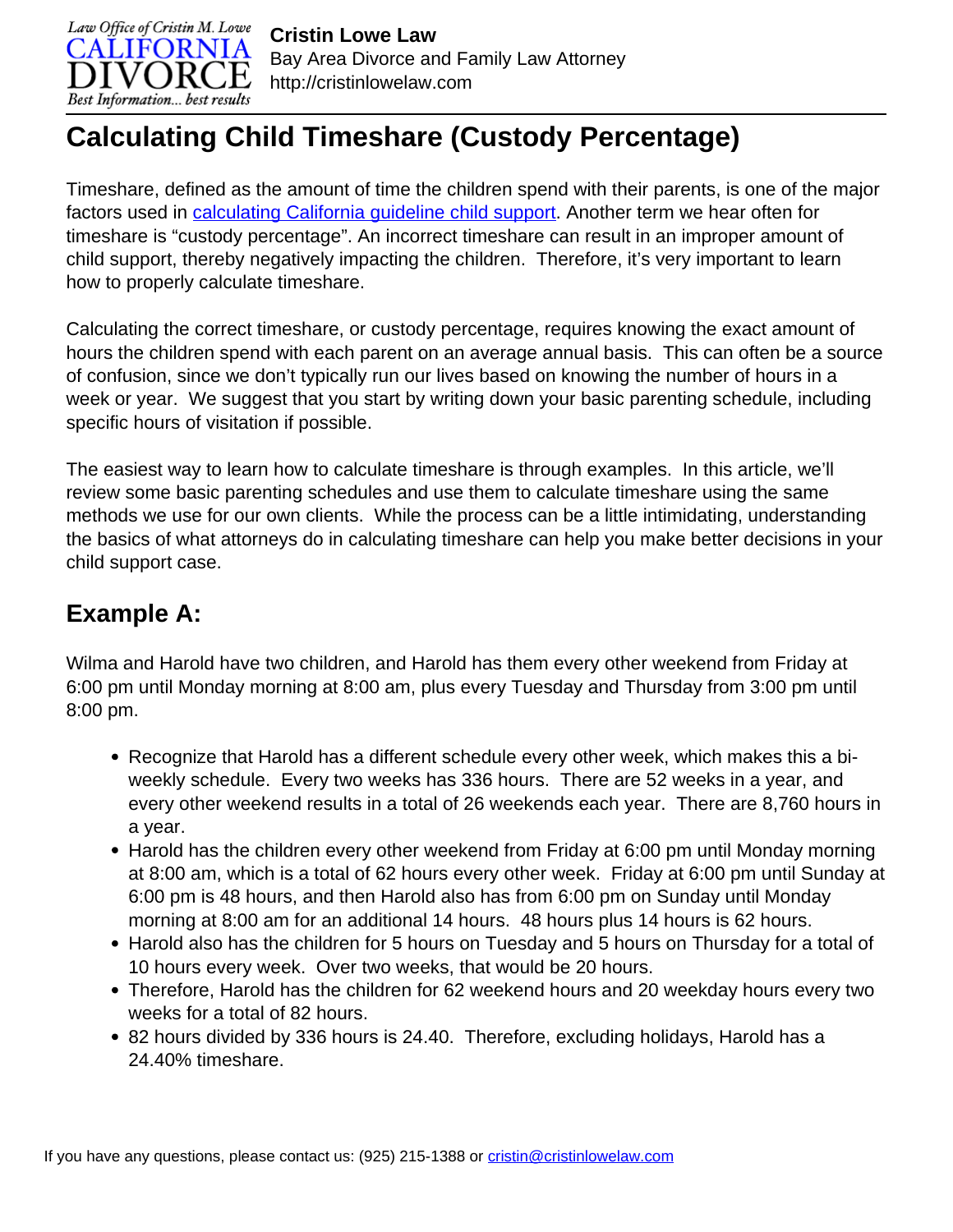

#### **Example B:**

Wilma and Winnie have one child, and Winnie has him every other weekend from Friday at 6:00 pm until Sunday at 8:00 pm, plus every other Wednesday from 5:00 pm until 9:00 pm.

- Recognize that Winnie has a different schedule every other week, which makes this a biweekly schedule. Every two weeks has 336 hours. There are 52 weeks in a year, and every other weekend results in a total of 26 weekends each year. There are 8,760 hours in a year.
- Winnie has the child every other weekend from Friday at 6:00 pm until Sunday at 8:00 pm, which is a total of 50 hours every other week. Friday at 6:00 pm until Sunday at 6:00 pm is 48 hours, and then Winnie also has an additional 2 hours until 8:00 pm, bringing the total to 50 hours.
- Winnie also has the child for 4 hours every other Wednesday.
- Therefore, Winnie has the child for 50 weekend hours and 4 weekday hours every two weeks for a total of 54 hours.
- 54 hours divided by 336 hours is 16.07. Therefore, excluding holidays, Winnie has a 16.07% timeshare.

# **Example C:**

Harold and Henry have two children, and Henry has them on the first and third weekends of the month from Friday at 6:00 pm until Monday at 8:00 am.

- Recognize that there are 12 months in a year. If Henry has the children two weekends each month, that is a total of 24 weekends per year. There are 8,760 hours in a year.
- Henry has the children from Friday at 6:00 pm until Monday morning at 8:00 am, which is a total of 62 hours for two weeks every month. Friday at 6:00 pm until Sunday at 6:00 pm is 48 hours, and then Henry also has from 6:00 pm on Sunday until Monday morning at 8:00 am for an additional 14 hours. 48 hours plus 14 hours is 62 hours.
- 62 hours multiplied by 24 weekends is a total of 1,488 hours. 1,488 hours divided by 8,760 hours is 16.99.
- Therefore, excluding holidays, Henry has a 16.99% timeshare.

# **Example D:**

Wendy and Henry have three children, and Wendy has the children every other weekend from Friday at 3:00 pm until Sunday at 6:00 pm during the school year, as well as five out of the 10 weeks of summer vacation.

• Recognize that there are 52 weeks in a year. If there are 10 weeks of summer vacation,